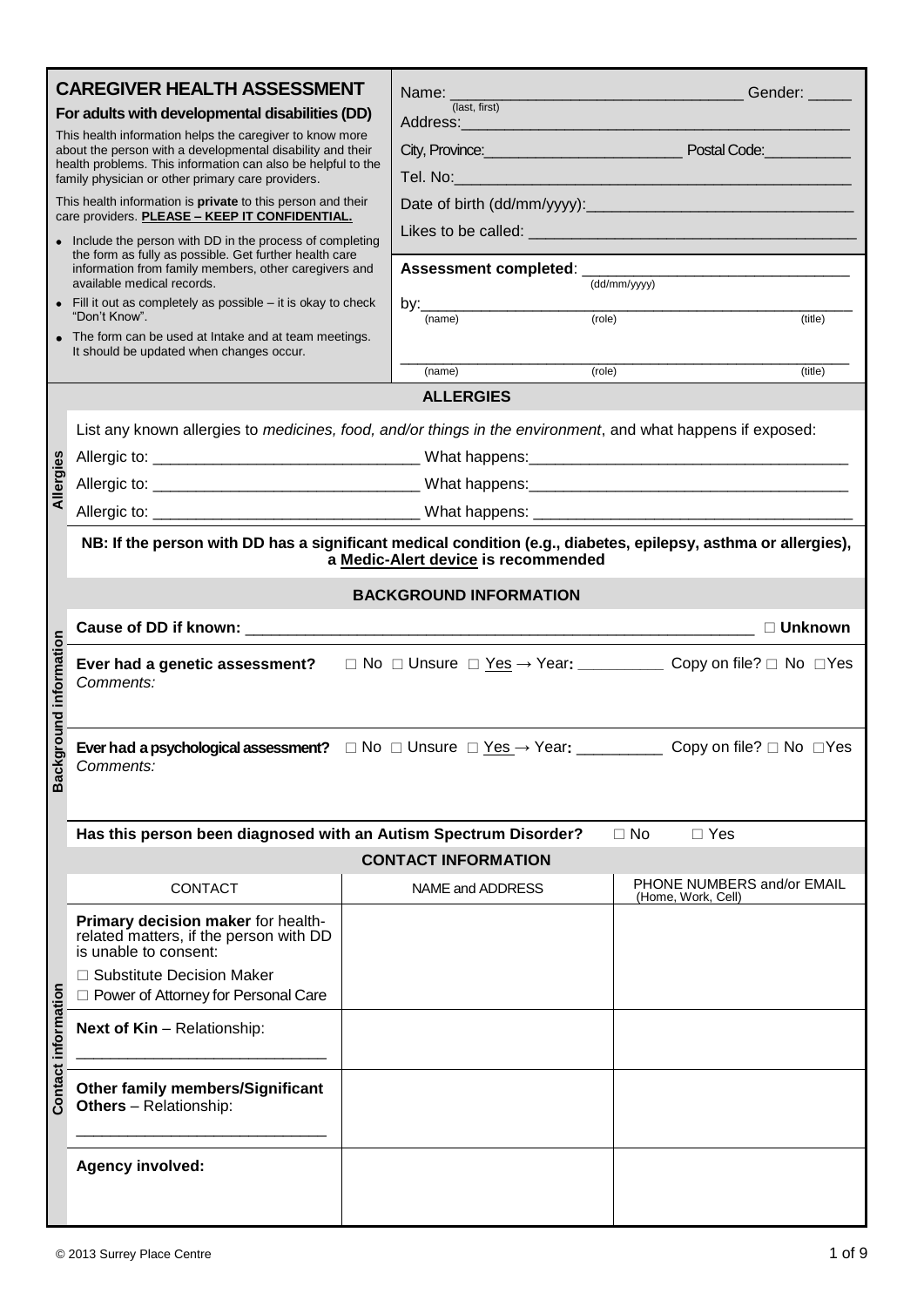|                  |                                                                                                                                                                                                       |                          |                                                                                                                                                        | <b>FAMILY HISTORY</b>                                                                |                                  |  |  |
|------------------|-------------------------------------------------------------------------------------------------------------------------------------------------------------------------------------------------------|--------------------------|--------------------------------------------------------------------------------------------------------------------------------------------------------|--------------------------------------------------------------------------------------|----------------------------------|--|--|
|                  | Has anyone in this person's family (mother, father, brothers, sisters or other relatives) had any of the<br>following conditions? If yes, specify the relative(s) who had it (e.g., mother, brother). |                          |                                                                                                                                                        |                                                                                      |                                  |  |  |
|                  | <b>DEVELOPMENTAL</b><br><b>DISABILITY</b>                                                                                                                                                             |                          | $\Box$ Yes $\_\_\_\_\_\_\_\_\_\_\$<br>(relationship)                                                                                                   | (type of DD)                                                                         | ———————————— □ Don't know        |  |  |
|                  |                                                                                                                                                                                                       |                          | $\begin{tabular}{ c c } \hline $\rhd \text{Yes} \quad \quad \quad & \quad \quad & \quad \quad & \quad \quad \\ \hline \end{tabular}$<br>(relationship) | <u> 1989 - Johann John Stein, fransk politik (f. 1989)</u><br>(type of DD)           |                                  |  |  |
|                  | <b>CARDIOVASCULAR</b><br><b>DISEASE</b> (e.g., heart disease,<br>high blood pressure)                                                                                                                 |                          |                                                                                                                                                        |                                                                                      | □ Don't know                     |  |  |
|                  | <b>OSTEOPOROSIS</b>                                                                                                                                                                                   |                          |                                                                                                                                                        |                                                                                      | □ Don't know                     |  |  |
|                  | <b>SEIZURES/EPILEPSY</b>                                                                                                                                                                              |                          |                                                                                                                                                        |                                                                                      |                                  |  |  |
| Family history   | <b>MENTAL ILLNESS</b><br>(e.g., depression, anxiety,<br>Schizophrenia)                                                                                                                                |                          | (relationship)                                                                                                                                         | (type of illness)                                                                    | □ Don't know                     |  |  |
|                  |                                                                                                                                                                                                       |                          | (relationship)                                                                                                                                         | (type of illness)                                                                    |                                  |  |  |
|                  | <b>DIABETES</b>                                                                                                                                                                                       |                          |                                                                                                                                                        |                                                                                      | □ Don't know                     |  |  |
|                  | <b>CANCER</b>                                                                                                                                                                                         |                          | (relationship)                                                                                                                                         | (type of cancer)                                                                     | ——————————————————— □ Don't know |  |  |
|                  |                                                                                                                                                                                                       |                          |                                                                                                                                                        |                                                                                      |                                  |  |  |
|                  |                                                                                                                                                                                                       | $\Box$ Yes               | (relationship)                                                                                                                                         | (type of cancer)                                                                     |                                  |  |  |
|                  |                                                                                                                                                                                                       |                          | (relationship)                                                                                                                                         | (type of cancer)                                                                     |                                  |  |  |
|                  | <b>OTHER ILLNESSES</b>                                                                                                                                                                                |                          |                                                                                                                                                        |                                                                                      | □ Don't know                     |  |  |
|                  |                                                                                                                                                                                                       |                          |                                                                                                                                                        | If parent(s) have died, how old were they when they died and what did they die from? |                                  |  |  |
|                  |                                                                                                                                                                                                       |                          |                                                                                                                                                        |                                                                                      | □ Don't know                     |  |  |
|                  |                                                                                                                                                                                                       |                          |                                                                                                                                                        |                                                                                      | □ Don't know                     |  |  |
|                  | <b>PERSONAL HISTORY</b>                                                                                                                                                                               |                          |                                                                                                                                                        |                                                                                      |                                  |  |  |
|                  | Living Situation:  □ Family □ Group home □ Foster home □ Independent □ Other:                                                                                                                         |                          |                                                                                                                                                        |                                                                                      |                                  |  |  |
|                  | Most important relationships:                                                                                                                                                                         |                          |                                                                                                                                                        |                                                                                      |                                  |  |  |
|                  | Caregivers and supports:                                                                                                                                                                              |                          |                                                                                                                                                        |                                                                                      |                                  |  |  |
| Personal history | Employment or Day Program (indicate total hours/week):                                                                                                                                                |                          |                                                                                                                                                        |                                                                                      |                                  |  |  |
|                  | Leisure Activities:                                                                                                                                                                                   |                          |                                                                                                                                                        |                                                                                      |                                  |  |  |
|                  | Exercise (what type and how often):                                                                                                                                                                   |                          |                                                                                                                                                        |                                                                                      |                                  |  |  |
|                  | Complementary/alternative treatments and/or supplements:                                                                                                                                              |                          |                                                                                                                                                        |                                                                                      |                                  |  |  |
|                  |                                                                                                                                                                                                       |                          |                                                                                                                                                        |                                                                                      |                                  |  |  |
|                  | <b>TOBACCO</b>                                                                                                                                                                                        | # of cigarettes/ $day =$ |                                                                                                                                                        |                                                                                      | # of years:                      |  |  |
|                  | <b>CAFFEINE</b>                                                                                                                                                                                       | # of                     |                                                                                                                                                        | $/day =$                                                                             |                                  |  |  |
| Risks            | <b>ALCOHOL</b>                                                                                                                                                                                        | # of drinks/week         |                                                                                                                                                        |                                                                                      |                                  |  |  |
|                  | <b>STREET DRUGS</b>                                                                                                                                                                                   | # of                     |                                                                                                                                                        | /week $=$                                                                            |                                  |  |  |
|                  | <b>BEHAVIOUR</b>                                                                                                                                                                                      | Describe:                |                                                                                                                                                        |                                                                                      |                                  |  |  |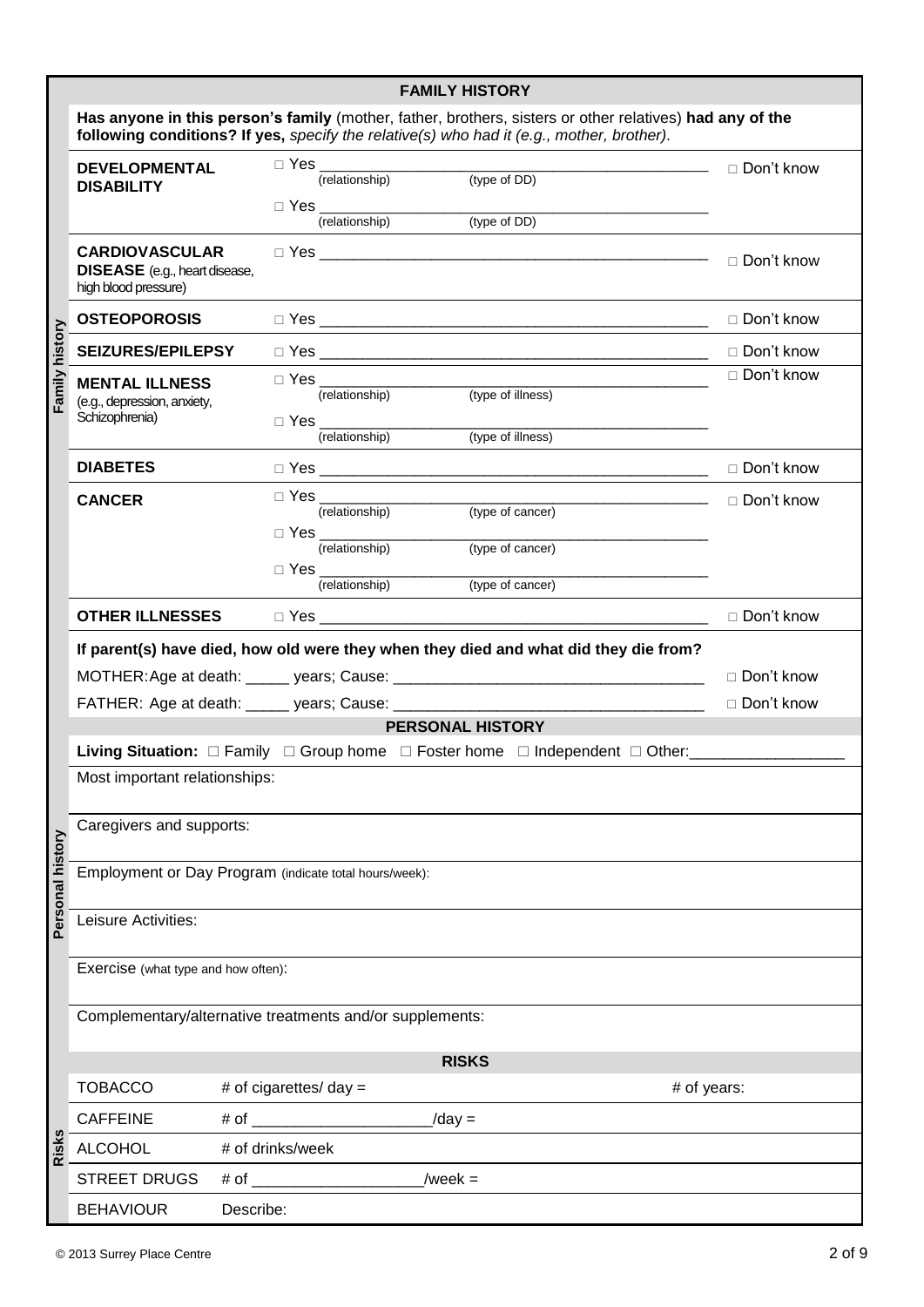| <b>HEAD TO TOE REVIEW</b><br>If you are unsure of the answer, please check "Don't Know" rather than guessing.<br>If not applicable, do not check anything.                                                                                                                                                                                                                                                         |                                                                           |                                                                                       |                                                                         |                                                               |  |  |  |
|--------------------------------------------------------------------------------------------------------------------------------------------------------------------------------------------------------------------------------------------------------------------------------------------------------------------------------------------------------------------------------------------------------------------|---------------------------------------------------------------------------|---------------------------------------------------------------------------------------|-------------------------------------------------------------------------|---------------------------------------------------------------|--|--|--|
| Height (cm) _____________________ Weight (kg) ___________________________________ BMI = height/weight or cm/kg ______________                                                                                                                                                                                                                                                                                      |                                                                           |                                                                                       |                                                                         |                                                               |  |  |  |
| 1. EYES, EARS, NOSE/MOUTH/THROAT, TEETH:<br>Does this person                                                                                                                                                                                                                                                                                                                                                       | <b>NO</b>                                                                 | <b>DON'T</b><br><b>KNOW</b>                                                           | <b>YES</b>                                                              | If YES,<br><b>CHANGE</b><br>in past<br>year?                  |  |  |  |
| Wear glasses?<br>Have any problems with vision?<br>Ever have redness or drainage from eyes?<br>Eyes<br>Squint or rubbing eyes?                                                                                                                                                                                                                                                                                     | $\Box$<br>$\Box$<br>П.<br>П<br>П                                          | $\Box$<br>П<br>П<br>П<br>$\perp$                                                      | $\Box$<br>п<br>П<br>п<br>$\Box$                                         | ΓI<br>$\perp$<br>П<br>$\Box$                                  |  |  |  |
| Wear a hearing aid?<br>Have any signs of hearing problems?<br>Ever have earwax problems?<br>Ears<br>Have signs of ear problems (e.g., ear infections, drainage from ears)?                                                                                                                                                                                                                                         | П<br>П<br>П<br>П                                                          | $\Box$<br>П<br>П<br>П                                                                 | п<br>п<br>П<br>п                                                        | П<br>П<br>$\perp$                                             |  |  |  |
| Ever have sinus infections? If yes, how often? _________________________________<br>outh/Throat<br>Have sores in the mouth?<br>Have bad breath?<br>Have a dry mouth?<br>Nose/M<br>Have excess saliva?<br>Have problems with chewing?<br>Have problems with swallowing (e.g., chokes, gags or coughs during or after<br>eating or drinking)?                                                                        | $\Box$<br>П<br>П<br>$\mathbf{L}$<br>$\Box$<br>П<br>□<br>П                 | П<br>П<br>$\perp$<br>$\perp$<br>$\perp$<br>□<br>□<br>□                                | $\Box$<br>п<br>$\Box$<br>$\Box$<br>$\Box$<br>П<br>П<br>□                | $\Box$<br>П<br>П<br>П<br>П                                    |  |  |  |
| Have own teeth?<br>Have false teeth or partial dentures?<br>Have no teeth and no dentures?<br>Have problems with teeth?<br>Toothaches?<br>Gum problems (e.g., swollen gums or bleeding when brushing)?<br>Teeth<br>Have poor oral hygiene (brushing or flossing <2x/day)?<br>Have poor denture hygiene?<br>Refuse to go or hasn't been to the dentist in more than 1 year?<br>Need sedation for dental procedures? | □<br>$\mathbf{L}$<br>$\mathsf{L}$<br>п<br>П<br>п<br>$\Box$<br>П<br>П<br>□ | $\Box$<br>$\perp$<br>$\perp$<br>□<br>П<br>$\perp$<br>$\perp$<br>$\Box$<br>$\Box$<br>□ | п<br>$\Box$<br>$\Box$<br>□<br>п<br>$\Box$<br>$\Box$<br>□<br>$\Box$<br>П | П<br>$\Box$<br>$\Box$<br>П<br>П<br>П<br>$\Box$<br>П<br>П<br>П |  |  |  |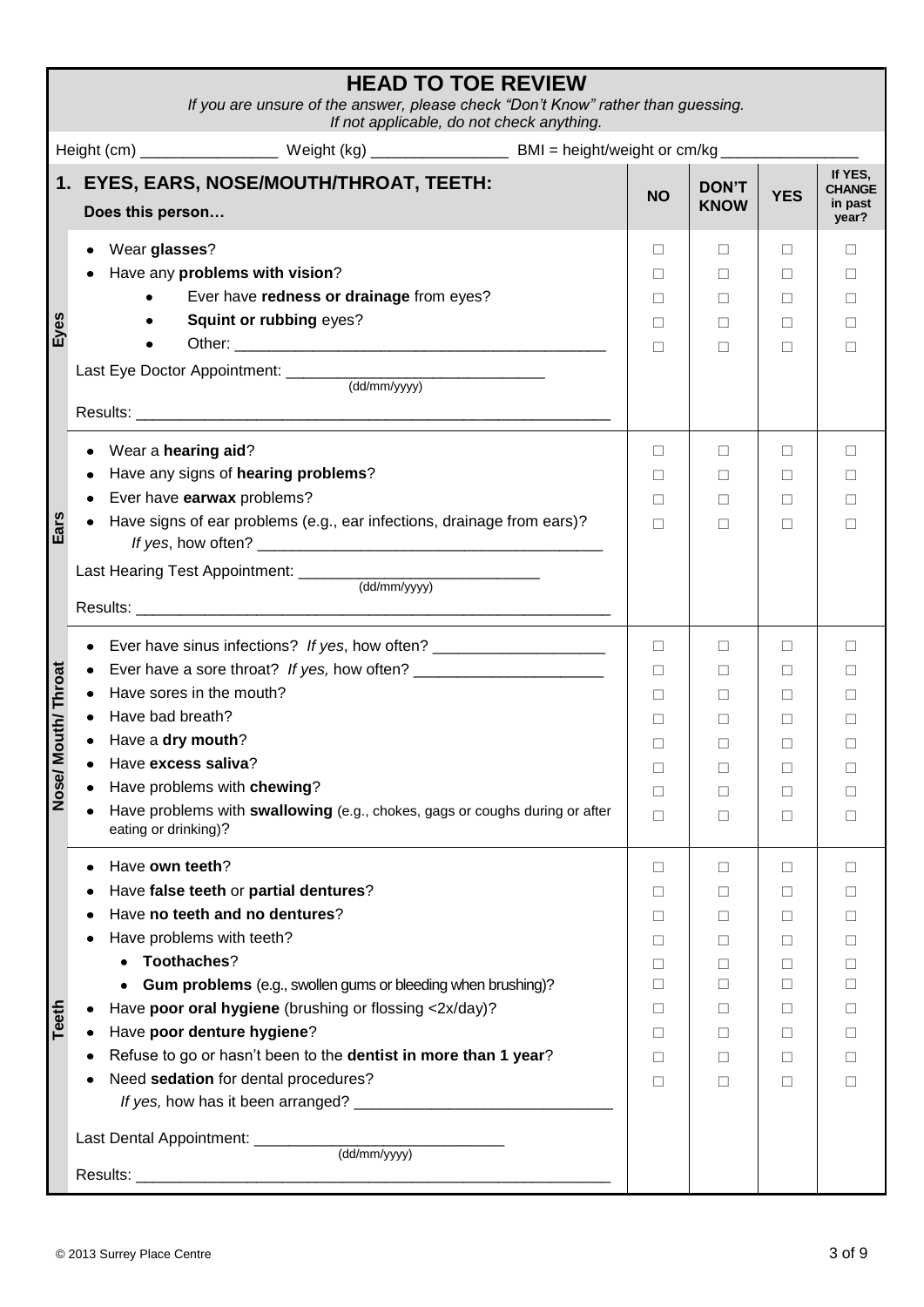| 2.                           | <b>HEART and CIRCULATION OF BLOOD:</b><br>Does this person                                                                                                                                                                                                                                                                                                                                                                                                                                                                                                                                                                                                                                                                                                                                                  | <b>NO</b>                                                               | <b>DON'T</b><br><b>KNOW</b>                                                                                      | <b>YES</b>                                                                                                         | If YES,<br><b>CHANGE</b><br>in past<br>year?                                              |
|------------------------------|-------------------------------------------------------------------------------------------------------------------------------------------------------------------------------------------------------------------------------------------------------------------------------------------------------------------------------------------------------------------------------------------------------------------------------------------------------------------------------------------------------------------------------------------------------------------------------------------------------------------------------------------------------------------------------------------------------------------------------------------------------------------------------------------------------------|-------------------------------------------------------------------------|------------------------------------------------------------------------------------------------------------------|--------------------------------------------------------------------------------------------------------------------|-------------------------------------------------------------------------------------------|
|                              | Have high blood pressure (hypertension)?<br>If yes, does the person take medications for high blood pressure?<br>Have heart disease?<br>If yes, what kind of heart problem/test results?                                                                                                                                                                                                                                                                                                                                                                                                                                                                                                                                                                                                                    | П<br>$\Box$<br>⊔<br>П                                                   | П<br>$\perp$<br>□<br>п                                                                                           | П<br>$\Box$<br>□<br>П                                                                                              | П<br>$\perp$<br>□<br>П                                                                    |
| <b>Heart and Circulation</b> | Ever have problems with heart "racing" or missing beats?<br>Ever complain of pain in chest, left arm or jaw?<br>Ever complain of pain in calves with walking?<br>Have swelling of the feet or ankles?<br>Get short of breath when lying in bed or walking up a flight of stairs?<br>Ever get blue skin (e.g., fingernails, lips, toes)?<br>Other:<br><u> 2001 - Jan Berlin, mars et al. 1989 - Antonio de la contrata de la contrata de la contrata de la contrata de</u>                                                                                                                                                                                                                                                                                                                                   | П<br>$\Box$<br>□<br>$\Box$<br>П<br>□                                    | П<br>П<br>П<br>$\Box$<br>П<br>П                                                                                  | $\mathsf{L}$<br>П<br>П<br>$\mathbf{L}$<br>П<br>□                                                                   | П<br>П<br>П<br>$\Box$<br>П<br>$\Box$                                                      |
| 3.                           | <b>LUNGS and BREATHING:</b><br>Does this person                                                                                                                                                                                                                                                                                                                                                                                                                                                                                                                                                                                                                                                                                                                                                             |                                                                         | <sup>1</sup> If yes, consider using a Sleep Chart                                                                |                                                                                                                    |                                                                                           |
| <b>Lungs and Breathing</b>   | Have asthma?<br>Have COPD (chronic obstructive pulmonary disease or emphysema)?<br>If yes, are they on medications, e.g., puffers?<br>If yes, is the person's asthma or COPD well controlled?<br>(e.g., no emergency department visits in the last year)<br>Get frequent colds?<br>Get frequent pneumonia?<br>Get frequent <b>bronchitis?</b><br>Have a cough that doesn't go away?<br>Have shortness of breath or wheezing?<br>Have sleep apnea?<br>If yes: (please circle) diagnosed or suspected<br>If yes, do they use a device? (please circle) No device/CPAP/BiPAP<br>Other: the contract of the contract of the contract of the contract of the contract of the contract of the contract of the contract of the contract of the contract of the contract of the contract of the contract of the con | П<br>$\Box$<br>П<br>П<br>П<br>$\Box$<br>$\Box$<br>□<br>□<br>П<br>□      | $\perp$<br>⊔<br>П<br>П<br>П<br>$\perp$<br>$\Box$<br>П<br>П<br>$\perp$<br>⊔                                       | $\Box$<br>$\Box$<br>П<br>П<br>П<br>$\mathbf{L}$<br>$\mathbf{L}$<br>□<br>П<br>$\mathbf{L}$<br>$\Box$<br>$\square^1$ | $\Box$<br>$\perp$<br>П<br>П<br>П<br>$\Box$<br>$\Box$<br>П<br>П<br>⊔                       |
| 4.                           | <b>STOMACH AND BOWEL:</b><br>Does this person                                                                                                                                                                                                                                                                                                                                                                                                                                                                                                                                                                                                                                                                                                                                                               |                                                                         | <sup>2</sup> If yes, consider using a Weight Chart<br><sup>3</sup> If yes, consider using a Bowel Movement Chart |                                                                                                                    |                                                                                           |
| Stomach                      | Have problems with eating?<br>Vomit or regurgitate?<br>Have heartburn?<br>Have pain or discomfort after eating?<br>Have a $\Box$ weight gain or $\Box$ weight loss (more than 5 kg in past year)?<br>If yes, $\Box$ intentional $\Box$ unexplained<br>Have poor nutrition – $how?$<br>$\Box$ too little<br>$\bullet$ Eat<br>$\Box$ too much or<br>• Drink $\Box$ too much or<br>$\Box$ too little<br>Have unbalanced diet (e.g., overly selective, )?                                                                                                                                                                                                                                                                                                                                                       | □<br>П<br>П<br>П<br>$\Box$<br>П<br>$\Box$<br>$\Box$<br>П<br>П<br>$\Box$ | П<br>П<br>$\Box$<br>П<br>П<br>п<br>$\perp$<br>$\perp$<br>П<br>П<br>П                                             | п<br>$\Box$<br>$\Box^2$<br>П<br>□<br>П<br>$\Box^2$<br>$\mathbf{L}$<br>П<br>П<br>$\Box$                             | П<br>$\perp$<br>$\Box$<br>П<br>П<br>П<br>$\perp$<br>$\Box$<br>$\mathsf{L}$<br>П<br>$\Box$ |
|                              | Have PICA (eats non-food material, e.g., paper, dirt)?                                                                                                                                                                                                                                                                                                                                                                                                                                                                                                                                                                                                                                                                                                                                                      | П                                                                       | $\Box$                                                                                                           | ⊔                                                                                                                  | □                                                                                         |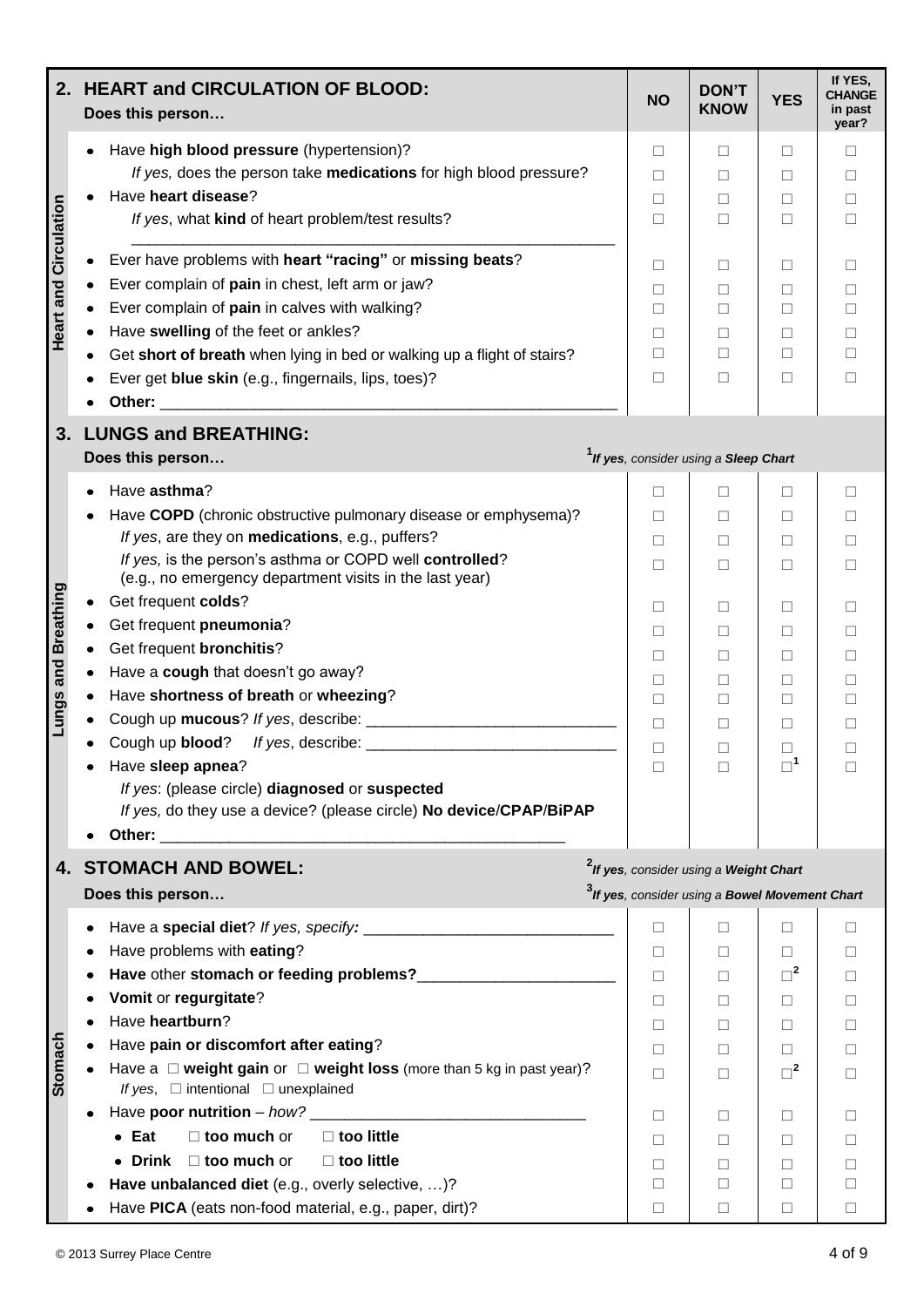|                             | <b>4. STOMACH AND BOWEL:</b>                                                                       |           | <b>DON'T</b>      |             | If YES,<br><b>CHANGE</b> |
|-----------------------------|----------------------------------------------------------------------------------------------------|-----------|-------------------|-------------|--------------------------|
|                             | Does this person                                                                                   | <b>NO</b> | <b>KNOW</b>       | <b>YES</b>  | in past<br>year?         |
|                             | Have a feeding tube? - If yes:<br>٠                                                                | □         | □                 | $\Box$      | □                        |
|                             | Does the person ever cough, gag or choke during or after feeds?                                    | п         | $\Box$            | $\Box$      | □                        |
| Stomach                     | Is it also used for medications?<br>$\bullet$                                                      | □         | $\Box$            | $\Box$      | □                        |
|                             | $\bullet$                                                                                          | $\Box$    | П                 | П           | П                        |
|                             | What type of feeding tube? ____________ What feed is used? __________<br>$\bullet$                 |           |                   |             |                          |
|                             | When was it put in? _______________Where was it put in? _____________                              |           |                   |             |                          |
|                             |                                                                                                    |           |                   |             |                          |
|                             | How often is it changed? __________ Who changes it? _______________<br>$\bullet$                   |           |                   |             |                          |
|                             | Have problems with his or her bowels?                                                              | $\Box$    | П                 | $\square^3$ | П                        |
|                             | Constipation (stools less than every two days or hard/difficult/painful to<br>$pass) - how often?$ | П         | П                 | $\Box^3$    | □                        |
|                             | ٠                                                                                                  | $\Box$    | П                 | $\Box$      | П                        |
| <b>Bowel</b>                | Black bowel movements or blood in stools? - how often?<br>$\bullet$                                | П         | П                 | □           | $\Box$                   |
|                             | Loses control of bowels, has "accidents"? - how often?<br>٠                                        | П.        | П                 |             | П                        |
|                             | Needs adult incontinent briefs for bowels?                                                         | $\Box$    | □                 | □<br>□      | □                        |
|                             | If any bowel problems, is a <b>bowel protocol</b> in place?                                        | $\Box$    |                   |             | П                        |
|                             |                                                                                                    |           | □                 | $\Box$      |                          |
|                             |                                                                                                    |           |                   |             |                          |
| 5.                          | <b>BLADDER and GENITALS:</b><br>Does this person have                                              |           |                   |             |                          |
|                             | Frequent bladder or kidney infections?                                                             | □         | П                 | $\Box$      | $\Box$                   |
|                             | Problems with passing urine?                                                                       |           |                   |             |                          |
| <b>Sladder and Genitals</b> |                                                                                                    |           |                   |             |                          |
|                             | Pass urine a lot or $\Box$ more or $\Box$ less than usual?                                         | $\perp$   | $\perp$           | $\Box$      | $\Box$                   |
|                             | • Bed wetting? $\Box$ new or $\Box$ longstanding?                                                  | □         | $\Box$            | □           | П                        |
|                             | Loss of control passing urine or incontinence?                                                     | п         | П                 | $\Box$      | П                        |
|                             | Pain or difficulty when passing urine?                                                             | П         | $\perp$           | П           | $\mathsf{L}$             |
|                             | <b>Blood</b> in the urine?                                                                         | ⊔         | $\Box$            | ⊔           | $\Box$                   |
|                             | Urine that has an unusual colour or bad odour?                                                     | $\Box$    | $\vert \ \ \vert$ | ш           | L                        |
|                             | A catheter?<br>$\square$ permanent or<br>$\Box$ intermittent                                       | $\Box$    | $\Box$            | $\Box$      | П                        |
|                             | Other:                                                                                             |           |                   |             |                          |
| 6.                          | A. SEXUAL FUNCTION:                                                                                |           |                   |             |                          |
|                             | Is this person                                                                                     |           |                   |             |                          |
|                             | Ever sexually active, now or in the past?                                                          | $\Box$    | □                 | $\Box$      | П                        |
|                             | If active, does person use contraceptives?                                                         | □         | П                 | П           | □                        |
|                             | If yes, name type (e.g., condoms, DepoProvera, oral contraceptive pills):                          |           |                   |             |                          |
| Sexual Function             | If active, do they use Sexually Transmitted Infection (STI)<br>prevention practices?               | $\Box$    | □                 | $\Box$      | □                        |
|                             | If yes, name type (e.g., condom):                                                                  |           |                   |             |                          |
|                             | Any known current or past STIs? If yes, specify:                                                   | П         | $\perp$           | П           | $\Box$                   |
|                             | Doing any sexually inappropriate behaviours (e.g., touching, etc.)?                                | П         | □                 | $\Box$      | П                        |
|                             | Does this person have any masturbation issues? If yes, check below:                                |           |                   |             |                          |
|                             | $\Box$ private $\Box$ tissue damage $\Box$ interferes with daily life<br>$\square$ public          | $\Box$    | □                 | $\Box$      | П                        |
|                             |                                                                                                    |           |                   |             |                          |
|                             |                                                                                                    |           |                   |             |                          |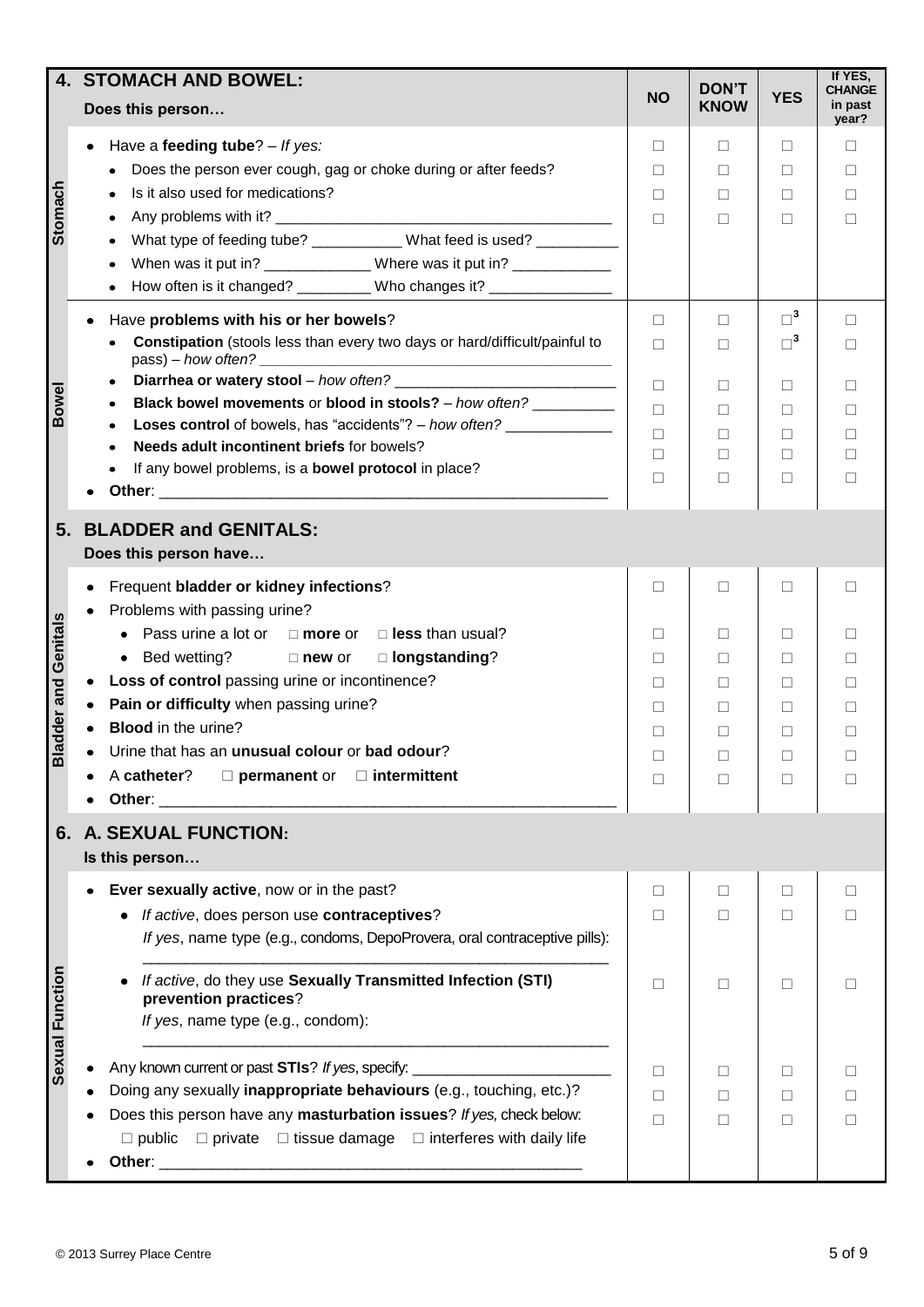|                              | 6. B. WOMEN'S HEALTH:                                                                                                                                                                                                                                                                                                                                  | <b>NO</b>                                   | <b>DON'T</b>                           | <b>YES</b>                                  | If YES,<br>CHANGE                      |
|------------------------------|--------------------------------------------------------------------------------------------------------------------------------------------------------------------------------------------------------------------------------------------------------------------------------------------------------------------------------------------------------|---------------------------------------------|----------------------------------------|---------------------------------------------|----------------------------------------|
|                              | <sup>4</sup> If yes, consider Menses Chart<br>Does this person                                                                                                                                                                                                                                                                                         |                                             | <b>KNOW</b>                            |                                             | in past<br>year?                       |
| Women's Health               | <b>Menses</b> (women's period)? $\Box$ Regular $\Box$ Irregular $\Box$ Controlled with Medication<br>Have any physical discomfort associated with her menstrual periods?<br>Have any behavioural changes related to her menstrual cycle?<br>Have problems managing her periods (e.g., cleanliness)?<br>Have any unusual vaginal bleeding or discharge? | $\Box$<br>$\Box$<br>П<br>$\perp$            | П<br>П<br>П<br>$\Box$                  | п<br>$\square^4$<br>$\Box^4$<br>$\Box^4$    | П<br>$\Box$<br>П<br>$\perp$            |
|                              | Has she been pregnant?<br>If yes, how many times? ___________<br>If yes, how many live births? ____ Years born _______________________<br>Have menopausal symptoms? (e.g., hot flashes)                                                                                                                                                                | П<br>П<br>$\Box$                            | П<br>П<br>$\Box$                       | $\Box^4$<br>$\Box$<br>□                     | П<br>П<br>П                            |
|                              | Has she ever had a Pap smear? If yes, most recent: (yyyy)_____________<br>Has she ever had a mammogram? If yes, most recent: (yyyy)___________                                                                                                                                                                                                         | $\Box$<br>$\Box$                            | □<br>$\Box$                            | □<br>□                                      | П<br>П                                 |
|                              | 6. C. MEN'S HEALTH:                                                                                                                                                                                                                                                                                                                                    |                                             |                                        |                                             |                                        |
|                              | Does this person                                                                                                                                                                                                                                                                                                                                       |                                             |                                        |                                             |                                        |
| Men's Health                 | Have difficulty starting to pass urine?<br>Have any blood or unusual discharge from his penis?<br>Have any sores on his penis?<br>Have any lumps in his groin or pain in his groin?<br>Is this person able to achieve and maintain an erection?<br>Most recent men's health screening:<br>Testicular exam<br>Prostate exam                             | $\Box$<br>П<br>$\perp$<br>$\perp$<br>$\Box$ | $\Box$<br>П<br>$\Box$<br>$\Box$<br>П   | □<br>$\Box$<br>$\Box$<br>⊔<br>п             | П<br>$\Box$<br>$\perp$<br>$\perp$<br>П |
|                              | 7. MUSCLES, JOINTS and MOBILITY:<br>Does this person (focus on any change in mobility/walking)                                                                                                                                                                                                                                                         |                                             | If yes, consider keeping a pain record |                                             |                                        |
|                              | Have joint pain?<br>Have joint swelling?<br>Have back pain?<br>Have muscle pain or stiffness? (Circle as it applies)                                                                                                                                                                                                                                   | ⊔<br>$\perp$<br>⊔<br>□                      | □<br>$\Box$<br>$\Box$<br>⊔             | $\mathbf{L}$<br>$\mathbf{L}$<br>$\Box$<br>□ | $\perp$<br>$\Box$                      |
|                              | Have a history of broken bones? If yes:<br>Location: _________________________________ (dd/mm/yyyy) ________________<br>Location: ___________________________________ (dd/mm/yyyy) _____________________                                                                                                                                               | $\Box$                                      | □                                      | □                                           | $\perp$                                |
|                              | Have a diagnosis of osteoporosis (brittle bones)?<br>If yes, date of diagnosis (dd/mm/yyyy) ______________                                                                                                                                                                                                                                             | $\Box$                                      | $\Box$                                 | □                                           | П                                      |
| Muscles, joints and Mobility | If yes, takes medications for osteoporosis?<br>If no, ever had a test for osteoporosis (brittle bones)?                                                                                                                                                                                                                                                | $\Box$<br>$\Box$<br>П                       | □<br>П<br>$\perp$                      | □<br>□<br>$\Box$                            | П<br>П<br>$\perp$                      |
|                              | Use mobility aids, such as canes, walkers?<br>Use special shoes or splints?<br>Have protective devices? (e.g., head gear for head banging or frequent falls)                                                                                                                                                                                           | $\Box$<br>⊔<br>П                            | П<br>$\perp$<br>$\perp$                | П<br>$\Box$<br>$\mathbf{L}$                 | $\perp$                                |
|                              |                                                                                                                                                                                                                                                                                                                                                        |                                             |                                        |                                             |                                        |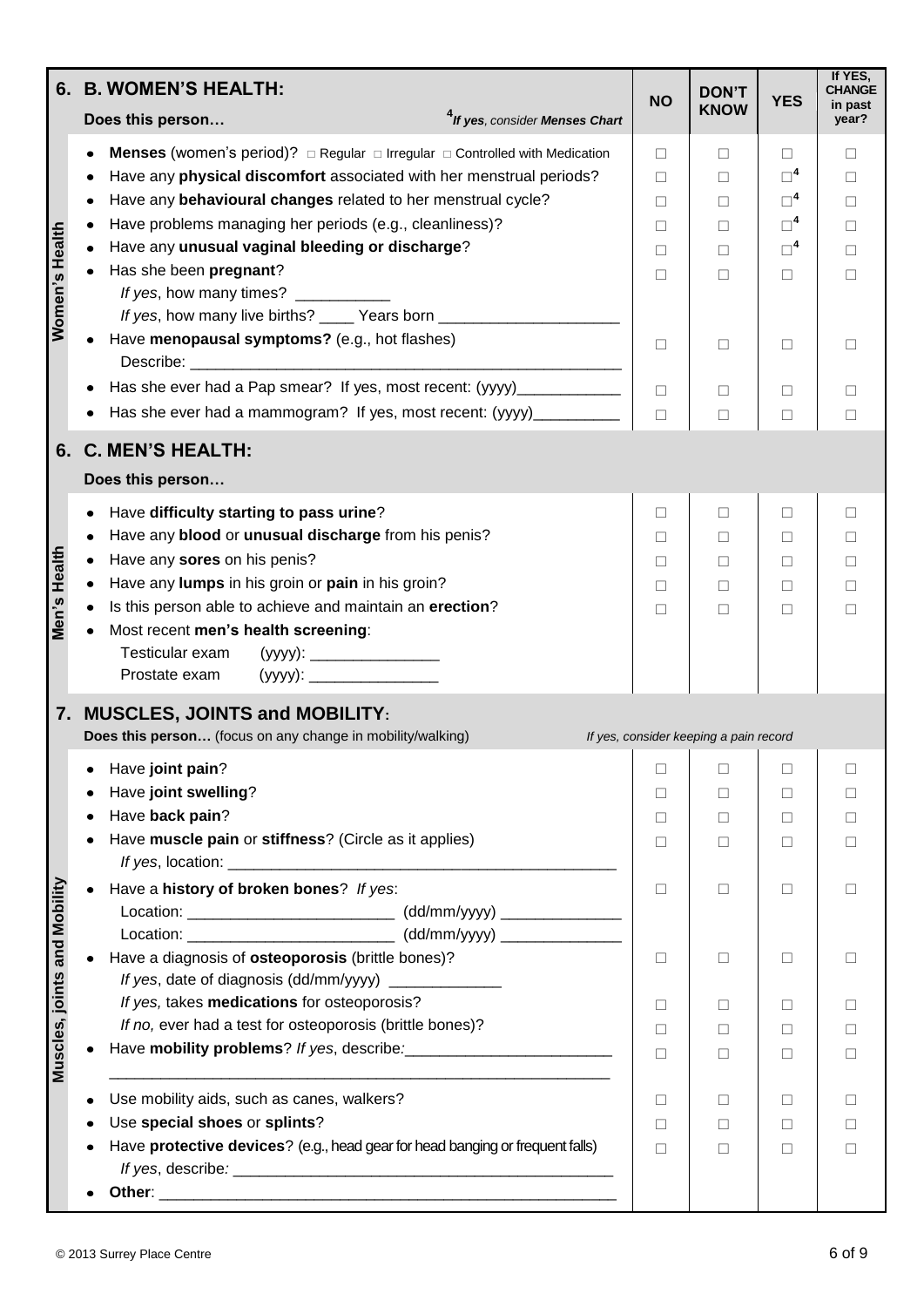|                      | 8. NERVOUS SYSTEM:<br><sup>5</sup> If yes, use Seizure Chart and Protocol<br>Does this person                                                                                                                                                                                    | <b>NO</b>          | <b>DON'T</b><br><b>KNOW</b> | <b>YES</b>       | If YES,<br><b>CHANGE</b><br>in past<br>year? |
|----------------------|----------------------------------------------------------------------------------------------------------------------------------------------------------------------------------------------------------------------------------------------------------------------------------|--------------------|-----------------------------|------------------|----------------------------------------------|
|                      | Have seizures?                                                                                                                                                                                                                                                                   | $\Box$             | $\Box$                      | $\square^5$      | П                                            |
|                      | Have recent changes in seizure patterns?                                                                                                                                                                                                                                         | $\Box$             | $\Box$                      | $\Box^5$         | П                                            |
|                      | Faint?<br>$\bullet$<br>Complain of headaches or dizziness?                                                                                                                                                                                                                       | П<br>$\Box$        | $\perp$<br>П                | п<br>□           | $\Box$<br>П                                  |
| Nervous System       | Seem unsteady when walking or fall?<br>$\bullet$                                                                                                                                                                                                                                 | □                  | ⊔                           | ⊔                | $\Box$                                       |
|                      | Last fall (dd/mm/yyyy): __________________<br>Have weakness, numbness or tingling in their arms or legs?<br>$\bullet$                                                                                                                                                            | ⊔                  | ⊔                           | ⊔                | $\Box$                                       |
|                      | Have shaky or uncontrollable movements or tics?<br>Cognitive changes?                                                                                                                                                                                                            | $\perp$<br>$\perp$ | $\perp$<br>$\perp$          | $\Box$<br>$\Box$ | $\mathbf{I}$<br>$\Box$                       |
|                      | <b>9. SKIN:</b><br>Does this person have                                                                                                                                                                                                                                         |                    |                             |                  |                                              |
|                      | Any skin or nail problems, e.g., rash, bruises, sores, redness?                                                                                                                                                                                                                  | □                  | $\Box$                      | $\Box$           | $\Box$                                       |
|                      | Dry skin?                                                                                                                                                                                                                                                                        | $\Box$             | $\Box$                      | □                | П                                            |
| <b>Skin</b>          | Any moles?<br>If yes, changes in appearance?                                                                                                                                                                                                                                     | □<br>$\Box$        | П<br>П                      | $\Box$<br>□      | $\Box$<br>$\Box$                             |
|                      | Pressure sores (e.g., from bed or wheelchair) in the past, or at present?<br>Any current open wounds?                                                                                                                                                                            | П<br>П             | $\perp$<br>$\perp$          | $\Box$<br>$\Box$ | $\Box$<br>П                                  |
|                      | <b>10. THYROID and HORMONES:</b><br>Does this person have                                                                                                                                                                                                                        |                    |                             |                  |                                              |
| Thyroid and Hormones | Diabetes? If yes:<br>What type?<br>$\Box$ Type 1 $\Box$ Type 2 $\Box$ Don't know<br>Controlled by?<br>□ Diet<br>$\Box$ Medications by mouth<br>$\Box$ Insulin<br>Who monitors their blood sugar level at home?<br>$\Box$ the person with DD<br>$\Box$ caregiver<br>$\Box$ no one | ⊔                  | $\perp$                     | $\Box$           | $\Box$                                       |
|                      | Is a diabetic foot hygiene protocol in place? Problems, comments:                                                                                                                                                                                                                | ⊔                  | П                           | $\Box$           | П                                            |
|                      | Thyroid disease?<br>Last blood test:                                                                                                                                                                                                                                             | $\Box$             | П                           | $\Box$           | П                                            |
|                      | • A change in libido/sex drive?<br>If yes, $\square$ increase or $\square$ decrease?<br>A cold or heat intolerance?<br>If yes, $\Box$ cold or<br>$\Box$ heat?                                                                                                                    | П<br>П             | П<br>П                      | $\Box$<br>⊔      | П<br>П                                       |
|                      | <b>11. BEHAVIOUR:</b><br>Does this person                                                                                                                                                                                                                                        |                    |                             |                  |                                              |
| <b>Behaviour</b>     | Have any problem/distressed behaviours (e.g., aggression, self-harm,<br>destruction of property, sexually inappropriate)? If yes, describe:                                                                                                                                      | П                  | П                           | П                | П                                            |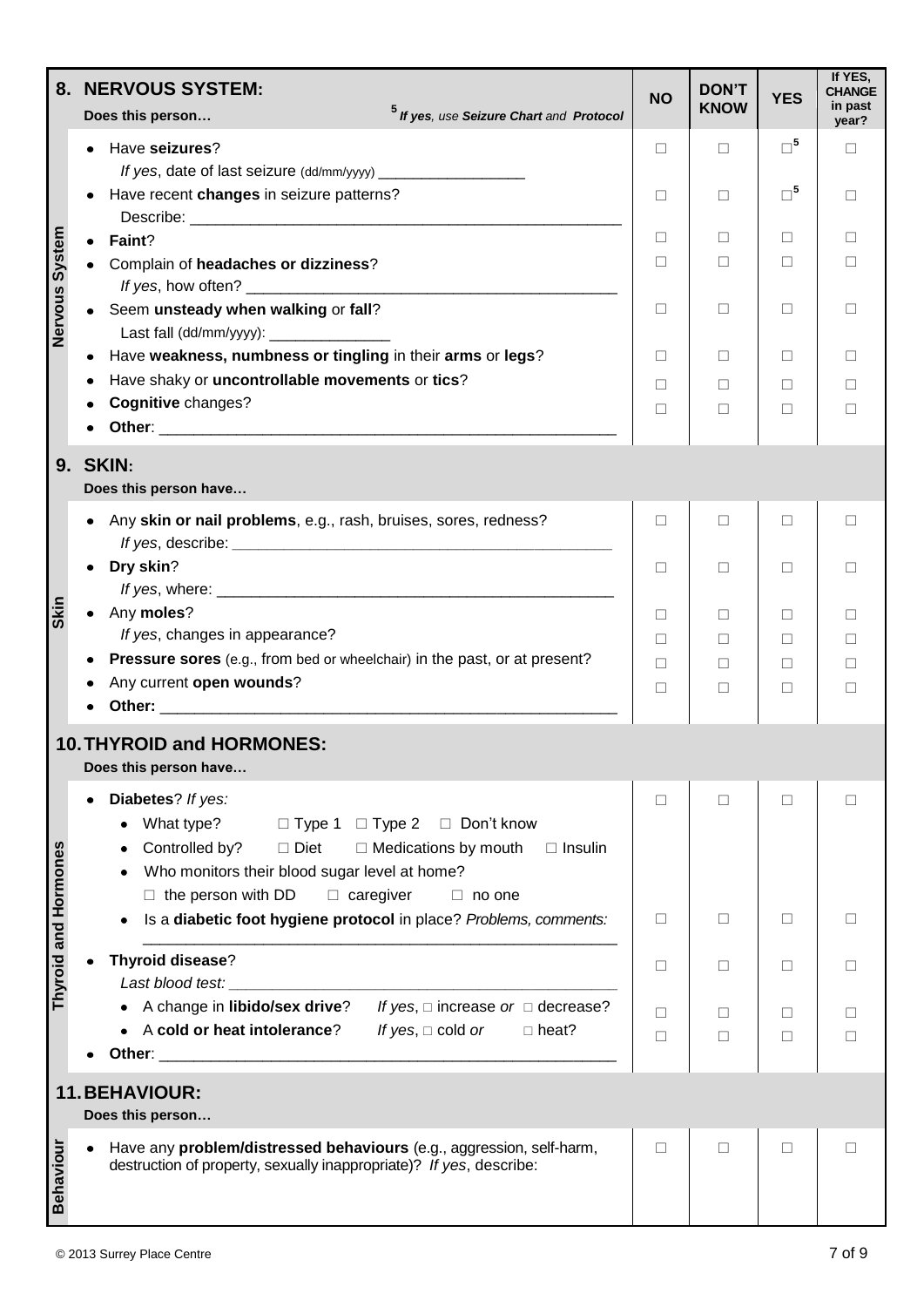|                                                                                                                                                                                                                 | <b>12. MENTAL HEALTH:</b><br>Does this person                                                                                                              |               | <sup>1</sup> If yes, consider using a Sleep Chart                                                               |                                                   | <b>NO</b> | <b>DON'T</b><br><b>KNOW</b> | <b>YES</b>                  | If YES,<br><b>CHANGE</b><br>in past<br>year? |
|-----------------------------------------------------------------------------------------------------------------------------------------------------------------------------------------------------------------|------------------------------------------------------------------------------------------------------------------------------------------------------------|---------------|-----------------------------------------------------------------------------------------------------------------|---------------------------------------------------|-----------|-----------------------------|-----------------------------|----------------------------------------------|
|                                                                                                                                                                                                                 | Have any recent changes in mood - seem moody, irritable?                                                                                                   |               |                                                                                                                 |                                                   | $\Box$    | □                           | □                           | П                                            |
|                                                                                                                                                                                                                 | Seem anxious?                                                                                                                                              |               |                                                                                                                 |                                                   |           |                             | □                           | □                                            |
|                                                                                                                                                                                                                 | Seem more withdrawn from others?                                                                                                                           |               |                                                                                                                 |                                                   |           | $\Box$                      | П                           | П                                            |
|                                                                                                                                                                                                                 | Have recent changes in energy or activities?                                                                                                               |               |                                                                                                                 |                                                   |           | $\Box$                      | $\Box$                      | $\Box$                                       |
|                                                                                                                                                                                                                 | Have trouble sleeping?                                                                                                                                     |               |                                                                                                                 |                                                   |           | П                           | $\square^1$                 | □                                            |
|                                                                                                                                                                                                                 | Have any recent personal losses or major life stressors?                                                                                                   |               |                                                                                                                 |                                                   |           | П                           | $\Box$                      | □                                            |
|                                                                                                                                                                                                                 | Have any changes in memory?                                                                                                                                |               |                                                                                                                 |                                                   | $\Box$    | П                           | П                           | П                                            |
| <b>Mental Health</b>                                                                                                                                                                                            | Have been abused?<br>If yes, $\square$ Sexual $\square$ Physical $\square$ Psychological                                                                   |               |                                                                                                                 |                                                   | $\Box$    | $\perp$                     | П                           | П                                            |
|                                                                                                                                                                                                                 | Have been neglected?                                                                                                                                       |               |                                                                                                                 |                                                   | П         |                             |                             |                                              |
|                                                                                                                                                                                                                 | Have a diagnosed psychiatric disorder?                                                                                                                     |               |                                                                                                                 |                                                   |           | $\perp$                     | П                           | $\Box$                                       |
|                                                                                                                                                                                                                 | If yes, $\Box$ Mood (e.g., depression, bipolar) $\Box$ Anxiety $\Box$ Psychotic illness                                                                    |               |                                                                                                                 |                                                   | $\Box$    | П                           | П                           | $\Box$                                       |
|                                                                                                                                                                                                                 | Has the person ever had a hospital admission for psychiatric reasons?<br>$\Box$                                                                            |               |                                                                                                                 |                                                   |           |                             | □                           | П                                            |
|                                                                                                                                                                                                                 |                                                                                                                                                            |               |                                                                                                                 |                                                   |           |                             |                             |                                              |
|                                                                                                                                                                                                                 |                                                                                                                                                            |               |                                                                                                                 |                                                   |           |                             |                             |                                              |
|                                                                                                                                                                                                                 |                                                                                                                                                            |               |                                                                                                                 |                                                   |           |                             |                             |                                              |
|                                                                                                                                                                                                                 | <b>13. INFECTIOUS DISEASES</b><br>Name of infectious disease                                                                                               |               | NB: Universal Body Substance Precautions are essential for infection prevention<br>Has person ever been tested? | Has person ever been diagnosed with this disease? |           |                             |                             |                                              |
|                                                                                                                                                                                                                 | <b>MRSA</b>                                                                                                                                                | $\Box$ Yes    | □ Don't know                                                                                                    | □ Yes (year: _______________)                     |           |                             | □ Don't know                |                                              |
|                                                                                                                                                                                                                 | <b>VRE</b>                                                                                                                                                 | $\Box$ Yes    | □ Don't know                                                                                                    | □ Yes (year: _______________)                     |           |                             | □ Don't know                |                                              |
| <b>Diseases</b>                                                                                                                                                                                                 | C. Difficile                                                                                                                                               | $\Box$ Yes    | $\Box$ Don't know                                                                                               | □ Yes (year: _______________)                     |           |                             | □ Don't know                |                                              |
|                                                                                                                                                                                                                 | <b>Hepatitis B</b>                                                                                                                                         | $\square$ Yes | □ Don't know                                                                                                    | D Yes (year: 1999)                                |           |                             | □ Don't know                |                                              |
|                                                                                                                                                                                                                 | <b>Hepatitis C</b>                                                                                                                                         | $\Box$ Yes    | □ Don't know                                                                                                    | □ Yes (year: _____________                        |           | □ Don't know                |                             |                                              |
| Infectious                                                                                                                                                                                                      | <b>HIV</b>                                                                                                                                                 | $\Box$ Yes    | □ Don't know                                                                                                    | □ Yes (year:                                      |           |                             | □ Don't know                |                                              |
|                                                                                                                                                                                                                 | Other:                                                                                                                                                     | $\Box$ Yes    | □ Don't know                                                                                                    | □ Yes (year:                                      |           |                             | □ Don't know                |                                              |
|                                                                                                                                                                                                                 | Are Universal Body Substance Precautions used by caregivers where the person lives?<br>$\Box$ Yes $\Box$ No $\Box$ Don't know                              |               |                                                                                                                 |                                                   |           |                             |                             |                                              |
|                                                                                                                                                                                                                 | OTHER IMPORTANT HEALTH INFORMATION                                                                                                                         |               |                                                                                                                 |                                                   |           | <b>NO</b>                   | <b>DON'T</b><br><b>KNOW</b> | <b>YES</b>                                   |
| Has this person ever had any operations (surgeries)?<br>□<br>□<br>٠<br>⊔<br>If yes, please list type of surgery and year, or patient's age when it occurred:<br><b>Type of Surgery</b><br>Year OR Patient's Age |                                                                                                                                                            |               |                                                                                                                 |                                                   |           |                             |                             |                                              |
|                                                                                                                                                                                                                 | Has this person ever been hospitalized, or seriously ill?<br>If yes, please list:<br>Hospitalization (and why) or serious illness<br>Year OR Patient's Age |               |                                                                                                                 |                                                   |           | $\Box$                      | □                           | П                                            |